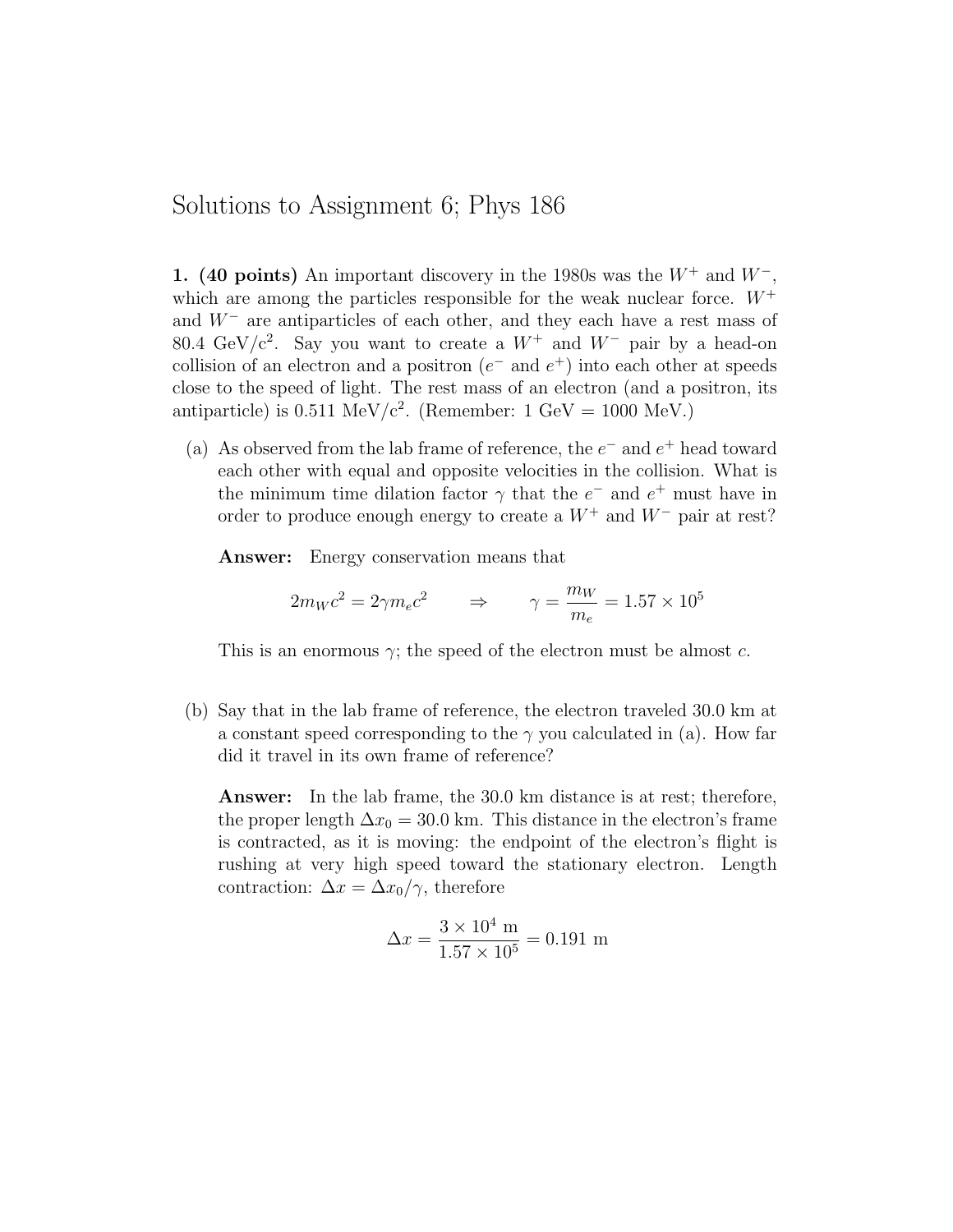(c) Calculate how long it took for the electron to travel 30.0 km in the lab frame of reference. Then calculate how long this time interval was in the electrons own frame of reference.

Answer: The speed is almost c. Therefore, to travel 30 km,

$$
\Delta t = \frac{\Delta x_0}{c} = \frac{3 \times 10^4 \text{ m}}{3 \times 10^8 \text{ m/s}} = 10^{-4} \text{ s}
$$

Note that this is not the proper time: in the lab frame, the beginning and end of the electron's flight do not take place at the same location. In the electron's frame, however, since the endpoint is rushing toward a stationary electron, the beginning and ending events happen at the same location. So the electron will have the proper time,

$$
\Delta t_0 = \frac{\Delta t}{\gamma} = \frac{\Delta x}{c} = 6.37 \times 10^{-10} \text{ s}
$$

2. (30 points) A cosmic ray collision creates a muon (a subatomic particle) near the top of the troposphere, at an altitude of 9000 m. The muon heads straight towards the surface at a speed of 0.998c.

(a) In the reference frame of a ground observer, what is the muon's initial distance to the surface? What is the time the muon takes to reach the surface?

**Answer:** In this reference frame you measure  $\Delta x_0$ , which is 9000 m. The time to the surface is  $(9000 \text{ m})/(0.998c) = 3.01 \times 10^{-5} \text{ s}.$ There is no relativity involves, since we do not switch between frames of reference: the question entirely concerns the ground frame if reference. So no  $\gamma$  factors are involved.

This time interval is  $\Delta t$ , a dilated time. Since in the ground frame, the creation of the muon and its reaching the surface take place at different locations (9000 m high and 0 m high), this is not the proper time. However, since the troposphere and the surface are stationary in the ground frame, the proper length  $\Delta x = 9000$  m is in this frame.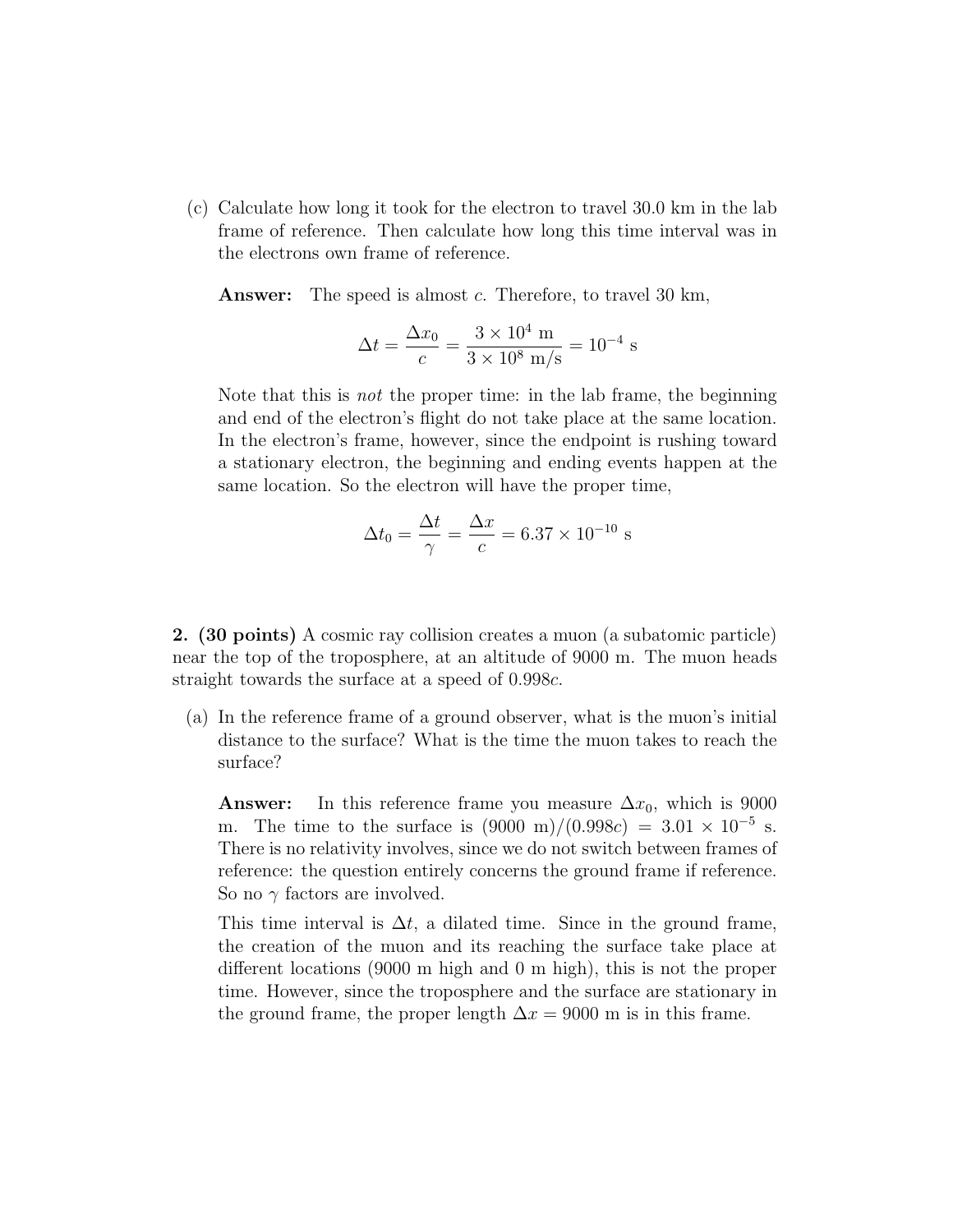(b) In the reference frame of the muon, what is the muon's initial distance to the surface? What is the time the muon takes to reach the surface?

Answer: In the muon's frame of reference, the ground is rushing up to meet the muon: the beginning and ending locations are not stationary. Therefore the length (height) in the muon's frame will be contracted:  $\Delta x = \Delta x_0/\gamma$ . The time dilation factor  $\gamma = 1/\sqrt{1 - 0.998^2} = 15.8$ . So  $\Delta x = 569$  m. In this reference frame the ground is rushing up at  $v = 0.998c$ . The time it takes to meet it is  $\Delta x/v = 1.9 \times 10^{-6}$  s. This is  $\Delta t_0$ , since the beginning and end events (muon being created and muon reaching the ground) happen at the same location: exactly where the muon is.

(c) When measured at rest in the lab, the average lifetime of a muon is  $2.2 \times 10^{-6}$  s. Given your answers to (a) and (b), would an average muon make it to the surface, or does it have to be an exceptionally long-lived one? Explain.

Answer: The muon's frame of reference is where the muon is stationary, as in the lab experiments that established the average lifetime. Therefore we should compare  $\Delta t_0$  we just calculated to the lifetime. Since  $1.9 \times 10^{-6}$  <  $2.2 \times 10^{-6}$ , the average muon has enough time to make it to the surface.

3. (30 points) Special relativity tells you that time and space are weird. But are they so weird as to allow the following?

(a) Lengths contract in frames of reference that are moving relative to the length in question. Is there a frame of reference where the measured length would become negative? Hint: Ask yourself: What sort of  $\gamma$ and v for a frame of reference would allow this? Is this possible?

**Answer:** With length contraction,  $\Delta x = \Delta x_0 / \gamma$ . Proper lengths are non-negative:  $\Delta x_0 \geq 0$ . Since  $\gamma = 1/\sqrt{1 - (v/c)^2}$  cannot be negative, you can contract lengths down to zero if you were to travel at exactly  $v = c$ , but you cannot go negative.